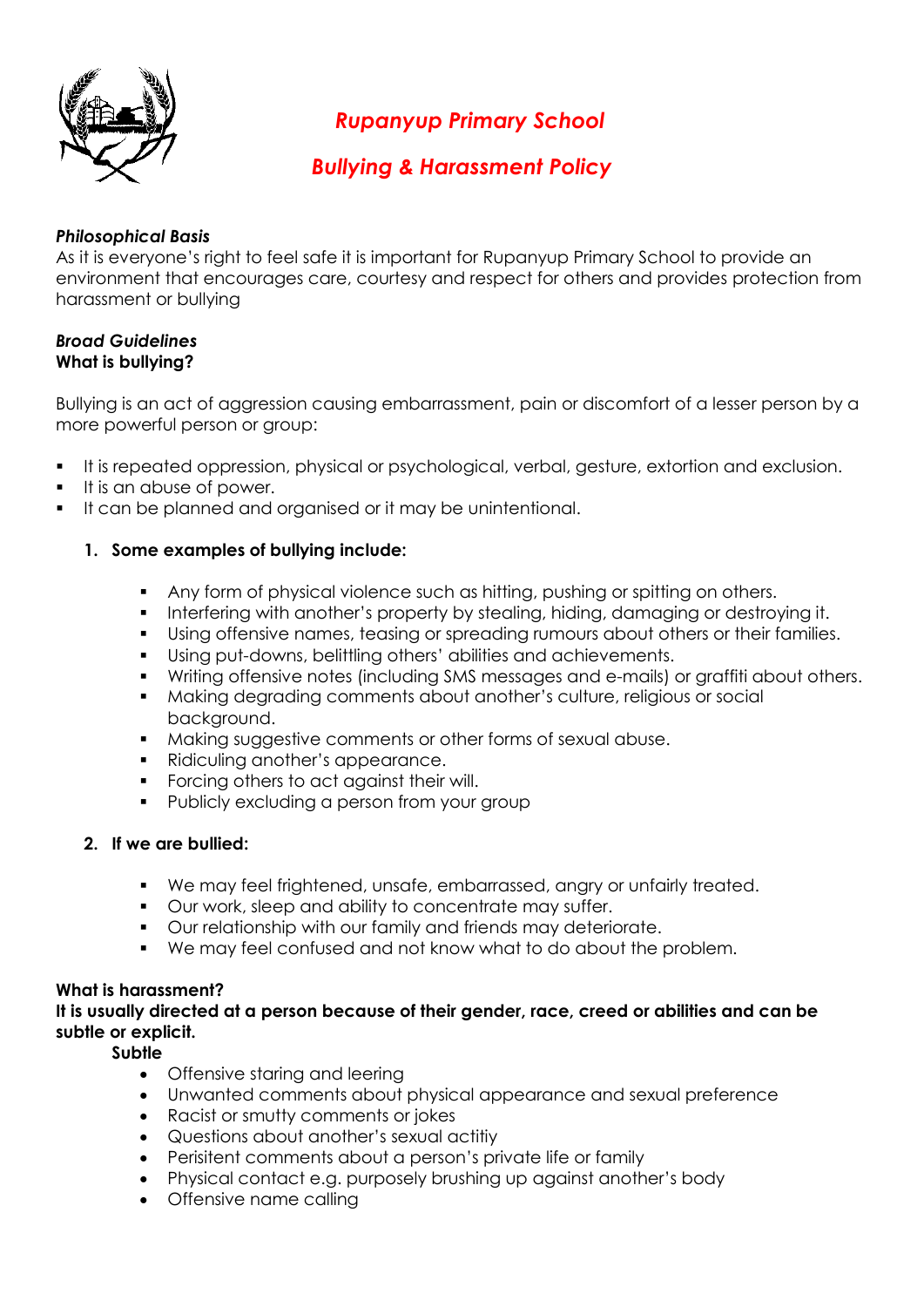## **Explicit**

- Grabbing, aggressive hitting, pinching and shoving etc…
- Unwelcome patting, touching, embracing
- Offensive gestures, jokes, comments, letters, phone calls, email or text messages
- Sexually and/or racially provocative remarks
- Displays of sexually graphic material pornography
- Requests for sexual favours

Extreme forms of sexual harassment will lead to criminal prosecution

# **What do We do to prevent bullying and harassments at Rupanyup Primary School?**

Bullying and harassment will be reported

# *Implementation*

All concerns will be taken seriously. All complaints will be treated confidentially Counselling and support will be provided

# **This requires Staff to:**

- Be role models in word and action at all times.
- Be observant of signs of distress or suspected incidents of bullying.
- Make efforts to remove occasions for bullying by active patrolling during supervision duty.
- **Arrive at class on time and move promptly between lessons.**
- **Take steps to help victims and remove sources of distress without placing the victim at further** risk.
- **Report suspected incidents to the Principal.**

# **This requires students to:**

- Refuse to be involved in any bullying situation. If you are present when any bullying occurs:
- If appropriate, take some form of preventative action.
- Report the incident or suspected incident and help break down the code of secrecy.
- If students who are being bullied have the courage to speak out, they may help to reduce the pain for themselves and other potential victims.

# **The School recommends that parents:**

- Watch for signs of distress in their children, eg: unwillingness to attend school, a pattern of headaches, missing equipment, requests for extra money, damaged clothes or bruising.
- Take an active interest in your child's social life and acquaintances.
- Advise your child to tell a staff member about the incident.
- Inform the School if bullying is suspected.
- Keep a written record (who, what, where, when, why, how)
- Do not encourage your child to retaliate.
- Communicate to your child that parental involvement, if necessary will be appropriate for the situation.
- Be willing to attend interviews at the School if your child is involved in any bullying incident.
- Be willing to inform the school of any cases of suspected bullying even if your child is not directly affected.

A Restorative Practice approach will be used when a relationship has been damaged. Conferencing will take place if further action is required.

As the children are expected to be responsible for their actions appropriate consequences will also be considered.

Programs that promote healthy relationships such as "The Healthy Relationships Program- Karen Brunskill" and self esteem activities such as circle time will permeate through the curriculum.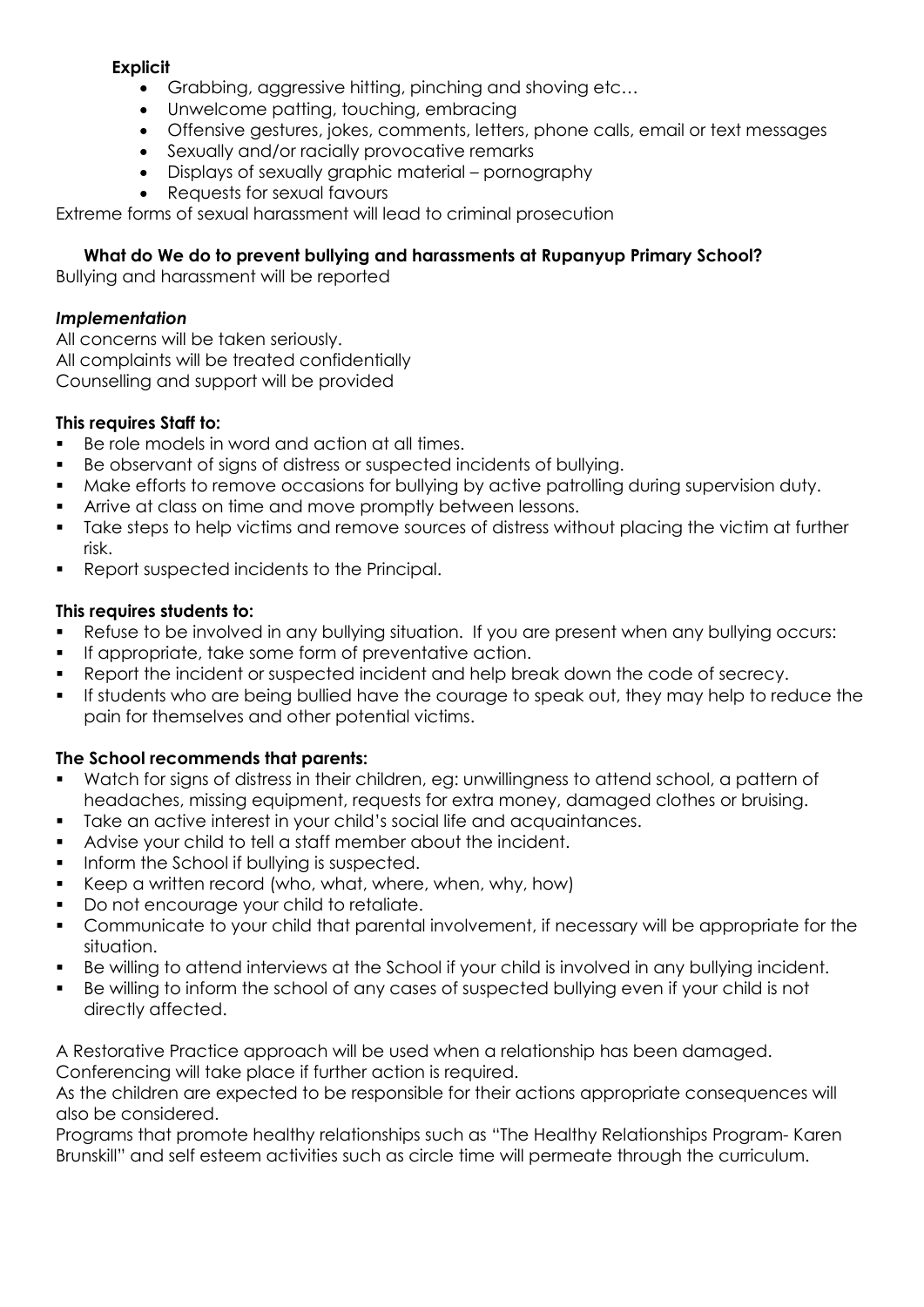## *Evaluation*

School Opinion Survey Student Opinion Survey **Certification** 

This policy was adopted by the Rupanyup Primary School Council on 18/10/16

| Matt Downer |
|-------------|

Signed …………………………… Principal Gavin Young

## **HARASSMENT POLICY**

#### **Grievance Procedures**



#### **LOCAL COMPAINTS AND RESOLUTION PROCEDURES**